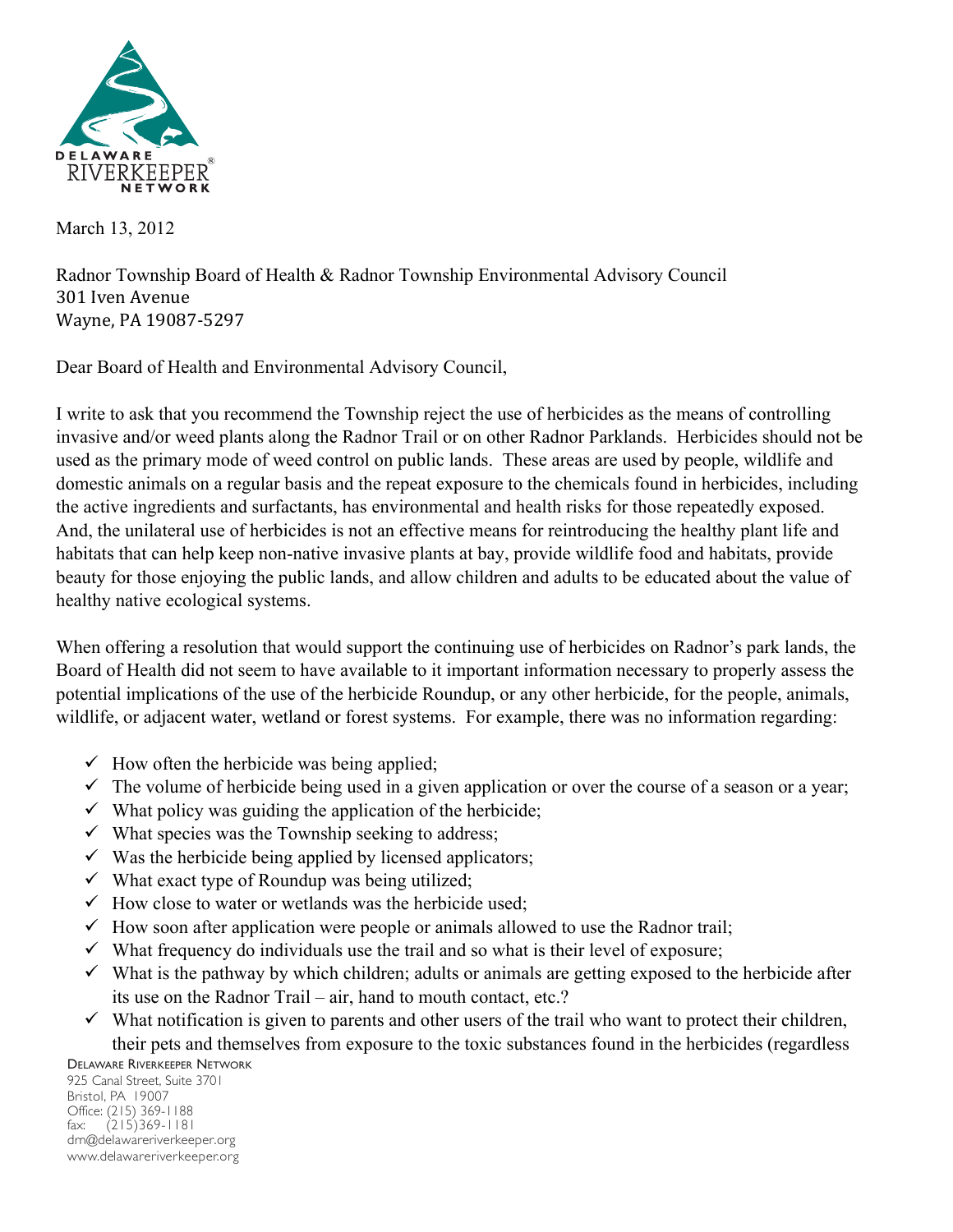of what Township officials ultimately decide, whether or not a Township resident wants to be exposed to these chemicals is an important personal decision that must be honored and protected);

- $\checkmark$  What are the rights afforded adjacent neighbors of the Radnor Trail to elect not to have pesticides sprayed near their property where it may drift in the air or runoff during rains;
- $\checkmark$  Where else in Radnor Township are Roundup or other herbicides being used and what is the total usage contributing to potential human and animal exposure;
- $\checkmark$  While there seemed to be heavy discussion on the desirability of using herbicides to control nonnative invasive plants and to restore natives, there were no expert or scientific studies provided about the appropriate use of herbicides in invasive control and native restorations;
- $\checkmark$  While there was a lot of discussion about the environmental importance of controlling non-native invasive plants there was no scientific information provided about the environmental harm of continued use of herbicides or the special steps taken to protect the woods, wetlands and stream that are parallel to or cross the Trail, or to protect amphibians and other creatures known to be affected by exposure to Roundup and/or other herbicides; and
- $\checkmark$  There was also no discussion of whether there was a larger plan for addressing non-native invasive species throughout the Township because simply spraying herbicides along the Radnor Trail will not accomplish the goal of non-native invasives control and revitalizing native plants; it is just another means of killing off all plants, including the desirable ones, in an area. Understanding where herbicide application fits into a larger plan, and whether or not there is such a plan, is vital information for informed decisionmaking.

It also seemed that the scientific information relied upon at the BOH meeting in February to dismiss the human health implications of the use of Roundup or other herbicides was minimal; it seemed it was based upon only two documents both of which focused on the active ingredient glyphosate as opposed to the surfactant in the herbicide and/or the synergistic affects of the active ingredient glyphosate with its surfactant. This is a concern as there is a wealth of science on the health implications of Roundup and other herbicides in this Monsanto family of products. To be truly informed on the health implications and/or the environmental implications the BOH and the EAC need to be considering a representative level of science; the two studies reviewed (which were not made available to the public for consideration before or during the meeting) cannot be defined as fulfilling the obligation to ensure informed decisionmaking in this regard.

On February 21, 2012, shortly after the Board of Health meeting, I submitted a Right to Know request to the Township seeking:

Copies of any policies, records, communications (such as letters or emails) or other documentation that identifies the Township policy for application of herbicides to the vegetation along the Radnor Trail, and any records of when applications have in fact been made over the past 24 months and what volume of herbicides have been applied to what area (e.g. square feet) during this period.

In addition, I would like to request any documentation, communications (such as email) or information or guidance regarding policies/protocols regarding human or animal exposure to the herbicides after they have been applied and records regarding the implementation of these polices and/or protocols.

I would also like to request copies of any documents, invoices, payment vouchers, income records regarding payment for any herbicides used in the past 24 months by the Township, payment for entities to apply that herbicide to the Radnor Trail or other areas in the Township, and any income

## Page 2 of 4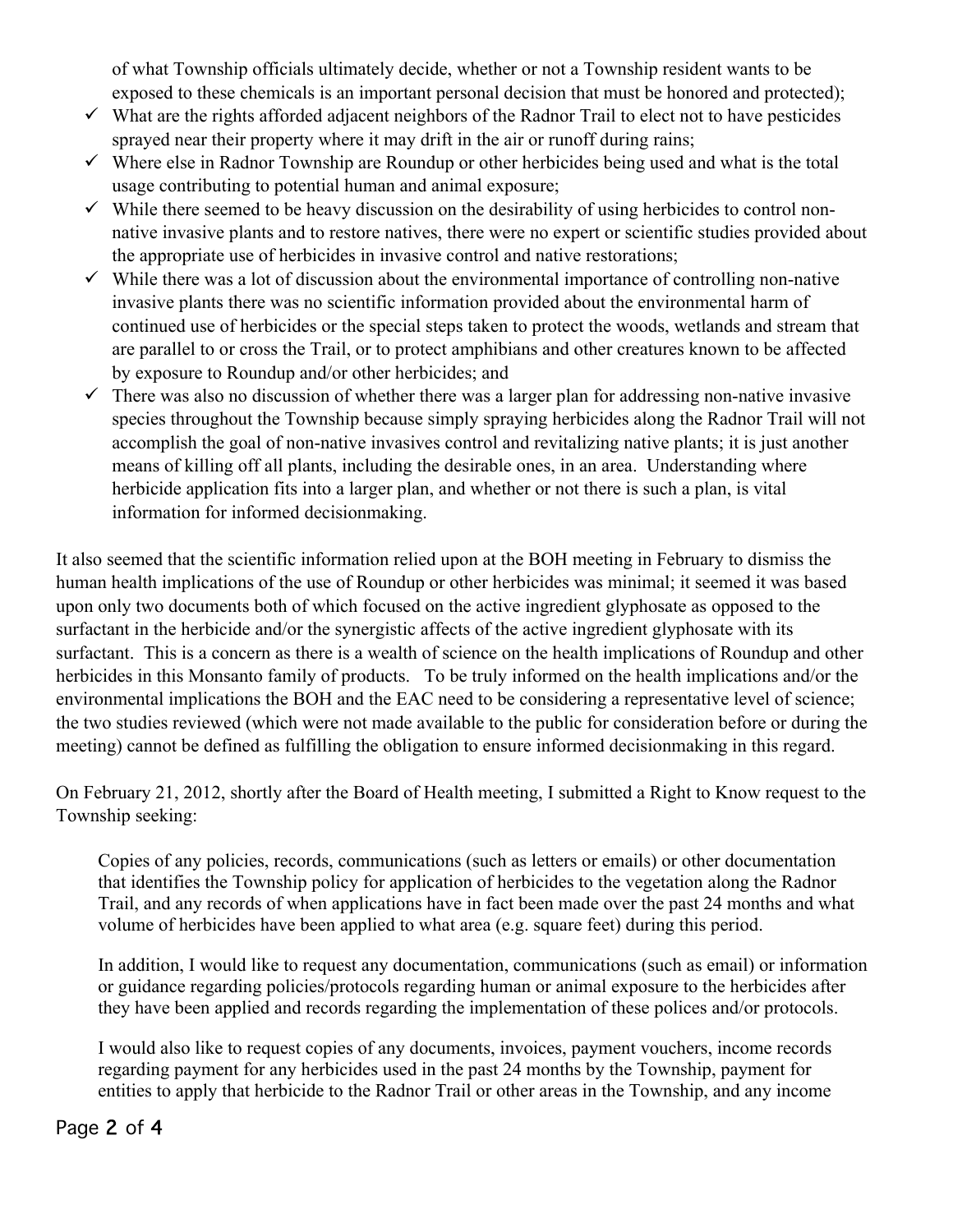received by the Township in support of the application of herbicides in the Township.

I would also like to request a list of employees that applied the herbicide and a list of those employees who are licensed applicators.

In order to have the time necessary to secure this information for my review the Township requested a 30 day extension. Because this very relevant information was not available to me upon request or shortly thereafter I must assume it is also not available to the Board of Health or the Environmental Advisory Council either. For any of us, to be able to properly consider what is happening along the Radnor Trail and the potential implications of the continuing use of Roundup or other herbicides for weed control along the trail, I think it important we all have the opportunity to receive and review this kind of information, along with the information necessary to answer the other questions I raise in my list above.

The BOH discussed the importance of controlling non-native invasive weeds in the Township. I would agree this is an important concern that needs to be addressed. But successfully controlling non-native invasive plants in Radnor cannot be accomplished by the regular application of herbicides to just one part of Radnor's public lands; and it cannot be accomplished by unilateral reliance on the application of herbicide chemicals.

When an area has been taken over by invasive plants, for some species (but certainly not all), herbicides may be used as one complimentary method for eradicating the non-native invasive plants in order to allow for the opportunity to reintroduce and support native species. If herbicides become an ongoing method of control there is no ability to reach the goal of reestablishing natives, a stated goal by some on the Board of Health at their February meeting, because the herbicides will kill the natives equally along with the nonnative invasive species. So while on occasion herbicides may have to be used as a tool in a restoration effort, they should never be used as the primary and ongoing means of removing invasives from public or private lands. And there are plants for which herbicides are not an effective control measure. In order to have an effective plan/strategy for eradicating non-native invasive plants from an area and allow restoration of a healthy native population, it is critical there be a clear understanding of what invasive plants the township is seeking to impact, coupled with a clear strategy that is known to have the greatest level of effectiveness for the species at issue, and a plan for how native species will be reintroduced in order to help prevent reinvasion of the invasives thereafter. A plan of this kind does not seem to be in place in Radnor.

The Township needs to develop a comprehensive strategy for addressing the problem of invasive weeds in the Township and for how it will accomplish the laudable goal of restoring native plants to those areas now controlled by invasives. A comprehensive strategy needs to include recommendations for private homeowners who could be an important part of the solution for the Township.

I would be happy to offer my assistance in considering and/or crafting such an initiative.

Page 3 of 4 All across the Delaware River Watershed, townships and private landowners are using herbicides to control invasive plants on our parks, trails and public lands. And so the exposure of children, adults, pets and wildlife is much more pervasive than just a single area that is the focus of a given discussion. In addition, there are many options available for controlling invasive plants to consider, including many non-toxic options. While there is literature that touts the safeness of glyphosate -- the active ingredient in Roundup, Rodeo and other Monsanto herbicides – there is also peer-reviewed science documenting the known and